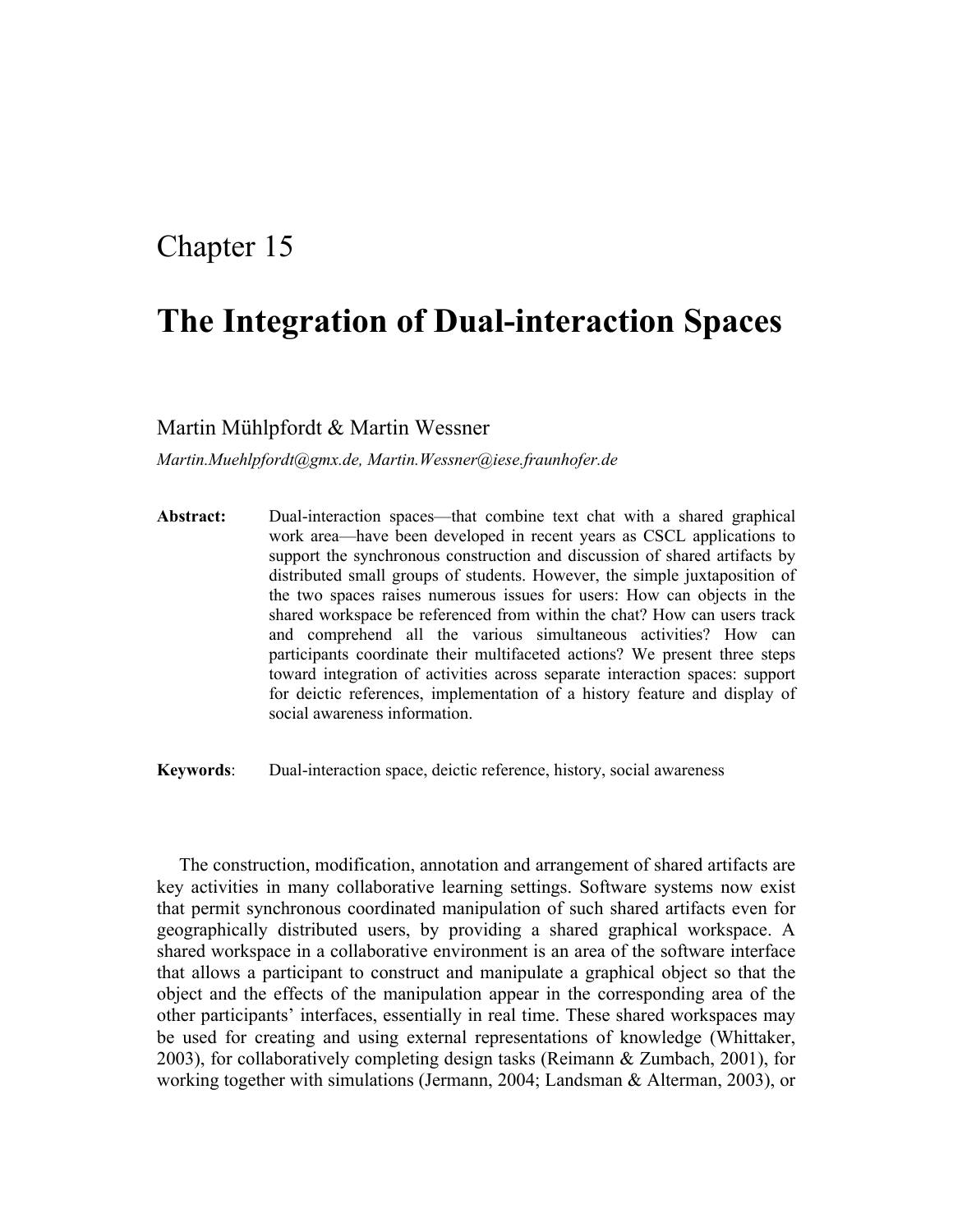for solving math problems, as in VMT. The design of shared workspaces is an important topic in computer-supported collaborative learning (CSCL).

Learning at a distance requires a medium of communication. The medium can be auditory, audio-visual or text-based. For collaborative learning, textual synchronous communication with chat has two main advantages over audio and even face-to-face: For the chat poster, writing encourages a more careful planning of one's contribution; it fosters reflection on the discourse. For the recipient, the communication is persistent and available in symbolic form that "may be searched, browsed, replayed, annotated, visualized, restructured and recontextualized" (Erickson, 1999).

The combination of a shared workspace with chat makes two regions for interaction available to a group in the form of a dual-interaction space (Dillenbourg, 2005). The chat provides a medium of communication for the exchange of textual messages; the shared workspace allows for the collaborative construction and manipulation of shared artifacts that are relevant to the task at hand. In most groupware systems for synchronous distance learning, the chat and graphical workspace simply appear next to each other as two visually distinct areas of the application that are largely functionally independent of each other. This introduces a number of problems for the users (Pata & Sarapuu, 2003; Suthers, Girardeau & Hundhausen, 2003; van Bruggen, 2003). For instance, if a group of students want to create a concept map in the shared workspace consisting of arguments pro and con and their relationships to each other, this raises the following questions:

- How can objects and relationships within the workspace be referenced from a posting in the chat area?
- How can the participants grasp and understand the relationships among each other of the activities and messages that are part of a single collaborative interaction but are distributed across the two interaction spaces? E.g., how can one establish that the message, "I agree," is a response to the introduction of a particular new node in the argumentation graph?
- How can the participants coordinate their actions in the graphical workspace and in the chat with each other? E.g., when and by whom should an argument introduced in the chat be added to the graphical concept map?

A better software integration of chat and workspace is needed to overcome such difficulties (Dimitracopoulou, 2005; McCarthy & Monk, 1994; Suthers, 2001). But from the perspective of software design the question, which functionalities must be provided to support the collaboration in dual-interaction spaces, remains unanswered; the claim for better integration is too general to guide the design of the learning environment. This became apparent in the workshop "Dual-interaction spaces" at CSCL 2005 in Taipei organized by Dillenbourg (2005) and the CSCL SIG of Kaleidoscope.

In this chapter we propose integration measures for three relevant aspects of the connection of chat and shared workspace:

- deictic referencing,
- coordinating simultaneous activities and
- understanding of past interactions.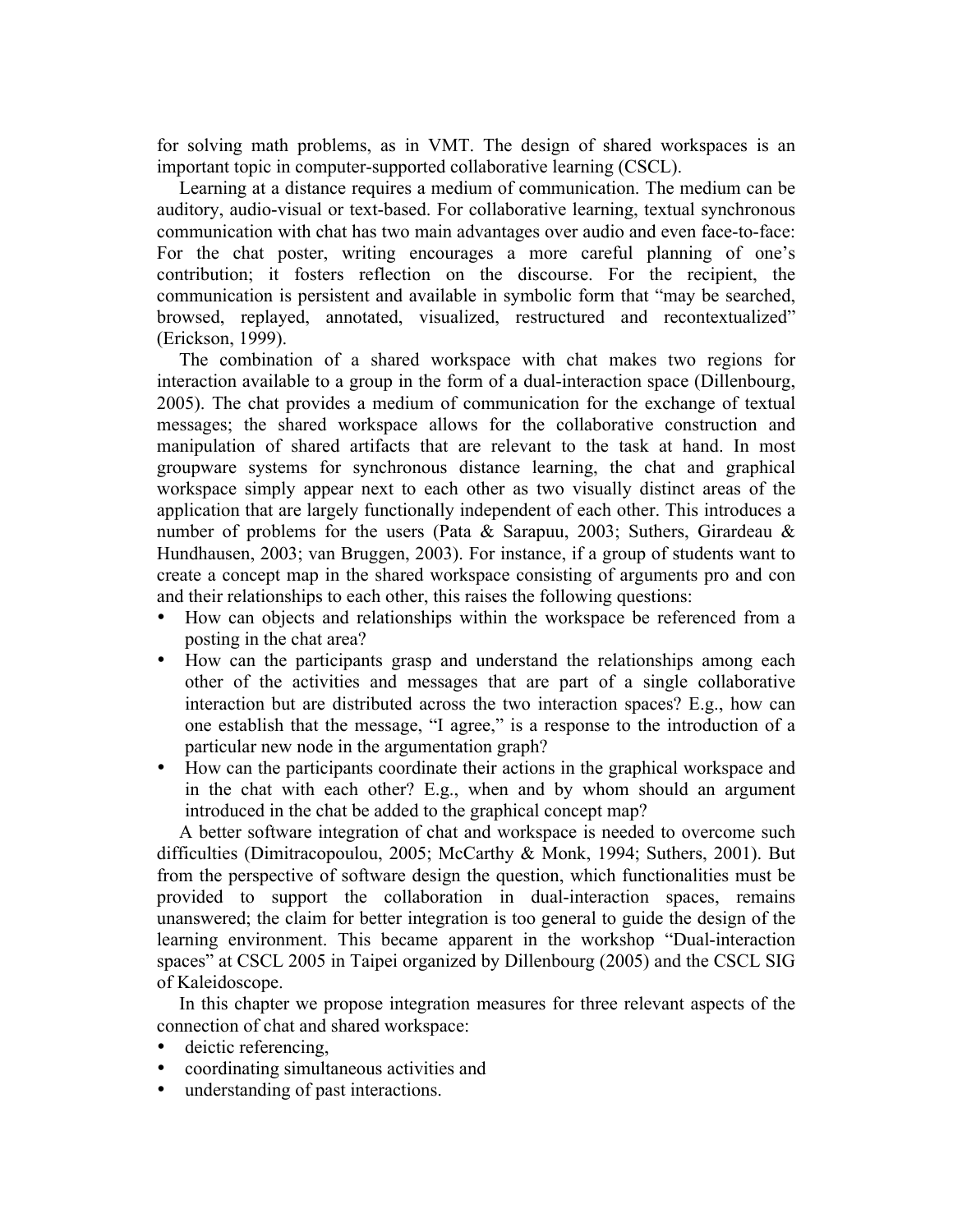These problems are analyzed in the next section. In a third section we will describe the integration measures. Then we will present experiences with ConcertChat—a collaboration tool that implements these measures and is part of the VMT environment.

For the sake of simplicity this chapter describes our development of the integration measures as a linear process starting with problem analysis that leads to certain functionalities. As we know from CSCL research, this idealized development seldom holds. Our system was developed over five years. We started with assumptions of what is needed by the users, developed first prototypes and used them in serious learning settings. The analysis of those real collaborations provided us insights into the complex nature of mediated collaborative meaning making in dual-interaction spaces. Our focus gradually shifted from an individual point of view (what is needed by a user) to a group cognition (Stahl, 2006) perspective taking into account the creative, simultaneous, interwoven interactions among the team members.

## **Problems in Combined Interaction Spaces**

A shared workspace can play at least two contrasting roles within a collaborative session. It can, for instance, provide the central location for the joint activity of the participants, with the chat playing a supportive role in discussing and disambiguating the activities that take place in the workspace. Conversely, the chat discourse can dominate, with the graphical workspace serving as a resource for clarification or for illustrating things that are hard to articulate in words. Which way communication is divided between the dual spaces depends upon the current task, the metacommunicative skills of the participants and the respective affordances of the two media (Dillenbourg & Traum, 2006; Pata & Sarapuu, 2003). The activities in the chat and the shared workspace are typically intimately interrelated. To the extent that the technology supports it, participants may coordinate their use of the dual spaces in creative and subtle ways (see Chapters 7 and 17).

A prominent characteristic of chat is the delay between the production of a message by its author and its presentation to others when it is complete. This has two main advantages: that the author can revise the message before sending it and that several people can be producing messages at the same time, unlike in spoken conversation (see Chapter 14). However, it also leads to the constant danger of sequential incoherence, which forces the participants to work additionally on explicitly coordinating the content and structure of their interactions (see Chapter 21). The problem is that, unlike in conversation, in chat the appearance of responses often do not immediately temporally follow the messages to which they are responding. The coherence of interaction is highly dependent upon the response structure between messages. But in the time it takes for someone to prepare and send a response to one note, a note from someone else can be posted, causing "interrupted turn adjacency" (Herring, 1999). A number of specific communication strategies may be evoked to deal with this (Fuks, Pimentel & Lucena, 2006; Lonchamp, 2006;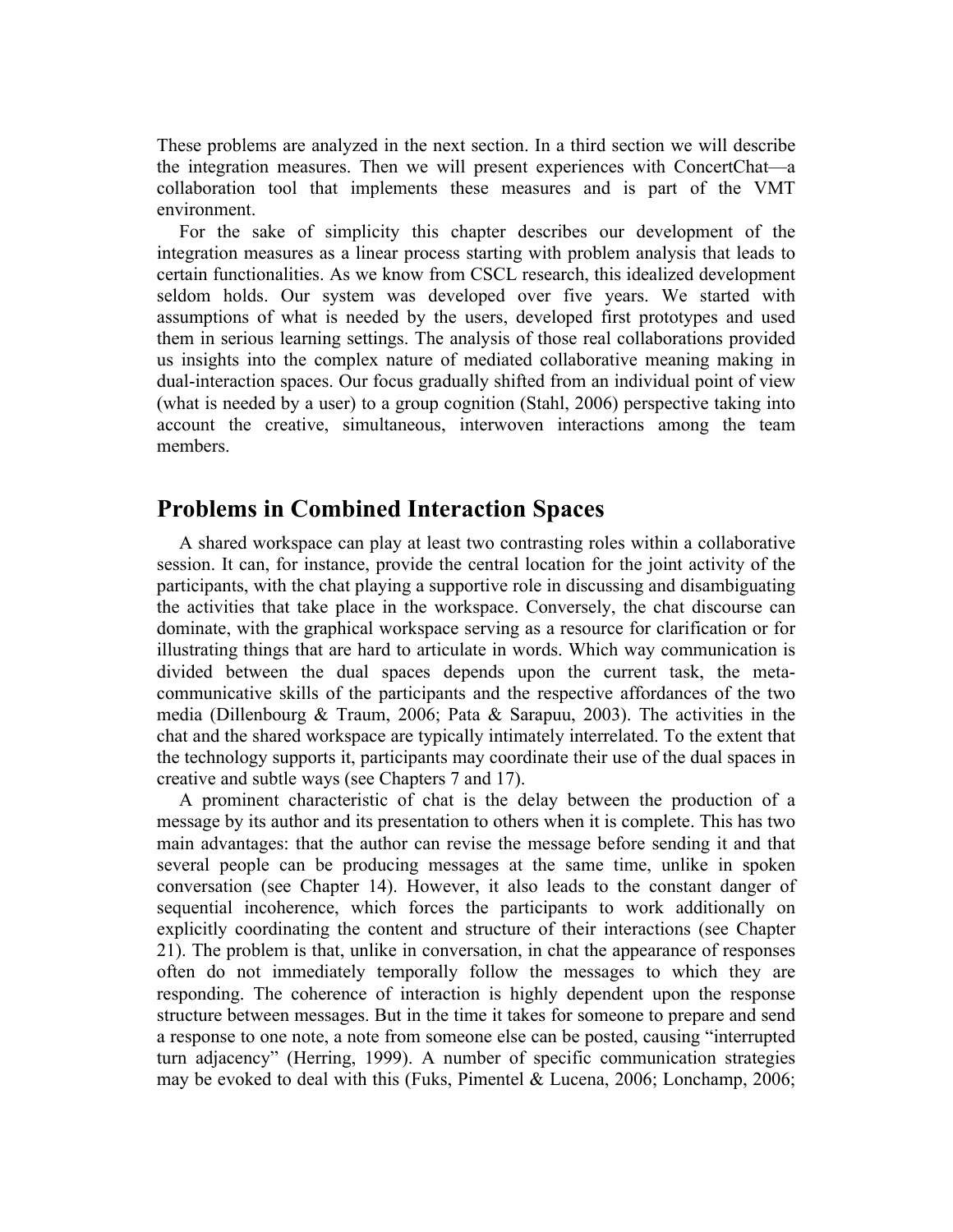Murray, 2000). In order to minimize the delay in responding, mistakes in syntax and wording are accepted and many abbreviations or acronyms are used (Garcia  $\&$ Jacobs, 1999). Cohesive devices like explicitly naming the addressee of a contribution (Nash, 2005) are used to make references explicit.

The fact that several people can be producing messages at the same time means that the common conversational rules of turn taking (Sacks, Schegloff & Jefferson, 1974) do not apply. The resulting parallelism can scarcely be avoided, and must particularly be taken into account when multiple topics are discussed simultaneously.<sup>1</sup> This problem is eased by the fact that the flow of chat is documented in the persistent transcript, which is visible—at least for the last several postings. The chat window serves not only as the location of communications, but also as a representation of the temporal order of the messages. In contrast, the graphical workspace usually only shows the current state. All information about the actions and actors who brought about this state is ephemeral.

These problems resulting from the visual and functional juxtaposition of chat and workspace have the consequence that it is hard for users to track and specify relations of content and sequentiality between the textual contributions and the graphical activities. Specifically, there are three major problems:

*Deictic references.* An important means of communicative expression during collaboration with shared workspaces is deixis (Barnard, May & Salber, 1996; Clark & Wilkes-Gibbs, 1986)—the referencing of objects, relations and actions in the shared visual environment. When chat is used as the communication medium, deictic referencing is associated with high production costs and potentially also higher levels of ambiguity because gestural pointing is not possible. Purely textual descriptions of the object or of its specific position are obvious solutions, but there is no guarantee that such a description will be intelligible to others when they receive it because another user of the shared workspace may have moved or even deleted the object in the meantime.

*Decontextualization of actions and messages.* When collaborating in a dualinteraction space, participants interact with each other through chat messages and modifications of artifacts in the workspace. Whereas the persistent chat history represents the complete sequentiality of the discursive contributions, the same does not hold for the workspace. Both the ordering and the intermediate results of actions in the shared workspace are fleeting. This has two direct consequences. First, the necessary context for interpreting messages that reference artifacts in the workspace can quickly disappear. This defeats the important advantage of the persistent discourse history, which can support retrospective reflection. Second, the phenomenon of interrupted turn adjacency, described above, is heightened. During the time it takes for one person to respond, others can not only insert new messages but also modify referenced graphical artifacts.

*The coordination of communication and interaction.* In a dual-interaction space, different participants can simultaneously be typing and posting chat messages or

 <sup>1</sup> Despite the fact that this documentation is characterized by sequential incoherence, participants can apparently read and understand the chats amazingly well (Herring, 1999).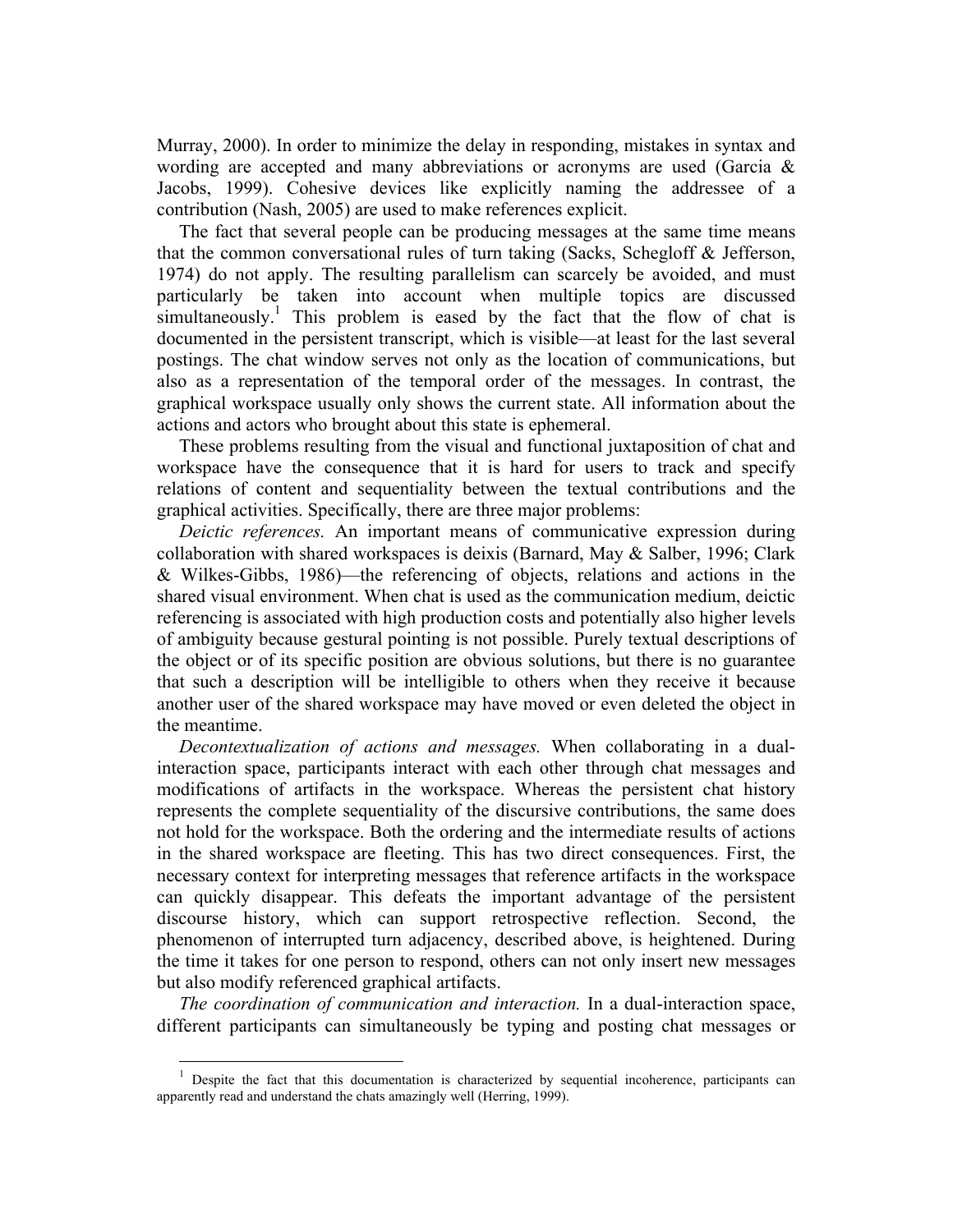producing objects in the workspace. In collaboration, these various activities are interrelated: a message can announce or comment upon an action in the shared workspace and a workspace action can respond to or clarify a chat message. The awareness of the activities of the other people is a prerequisite for the construction of common ground (Dillenbourg & Traum, 2006). In chat, the chat history documents the sequence of discursive activities of the participants and the usual system messages when someone enters of leaves the room provide basic information about who is present. A series of interface features have been established to support coordination in shared workspaces (Gutwin & Greenberg, 2002), helping with turn taking and the anticipation of actions by other participants. For instance, objects that were just selected by users might be color-coded to indicate who is using them and the location of the user's mouse can be indicated (Stefik et al., 1987). Similarly, many chat systems display a message near the chat input area if someone is typing. However, if all these awareness techniques are combined in an environment with dual-interaction spaces, then they can overwhelm the limited attentional abilities of humans. The fleeting awareness messages scattered across the interface require users to pay constant attention to their whole screen.

# **Support through integration**

People collaborating in a dual-interaction space are exposed to a series of problems that derive from the visually and functionally separated nature of the chat and workspace components. Three software mechanisms will now be presented that integrate these components with each other:

- An *explicit referencing* tool that makes possible deictic references from the chat to the workspace.
- An *integrated history* function that documents the on-going collaboration process consisting of the activities in the chat and in the shared workspace, and lets users review it.
- A visually integrated *social awareness* display that supports the perception of the simultaneous activities of the multiple participants in both areas.

To illustrate these integration measures, a shared whiteboard will be described as a common workspace for the collaborative creation of drawings, concept graphs and mind maps. See Figure 15-1 for an example showing the most important interface elements. This screenshot shows the state of the VMT interface after the posting of a message with an explicit reference to a textbox in the shared workspace. Rtoledosj is currently working on the large textbox while Euclid is typing a chat message. The interface features for showing explicit references, the workspace history and awareness messages have been annotated.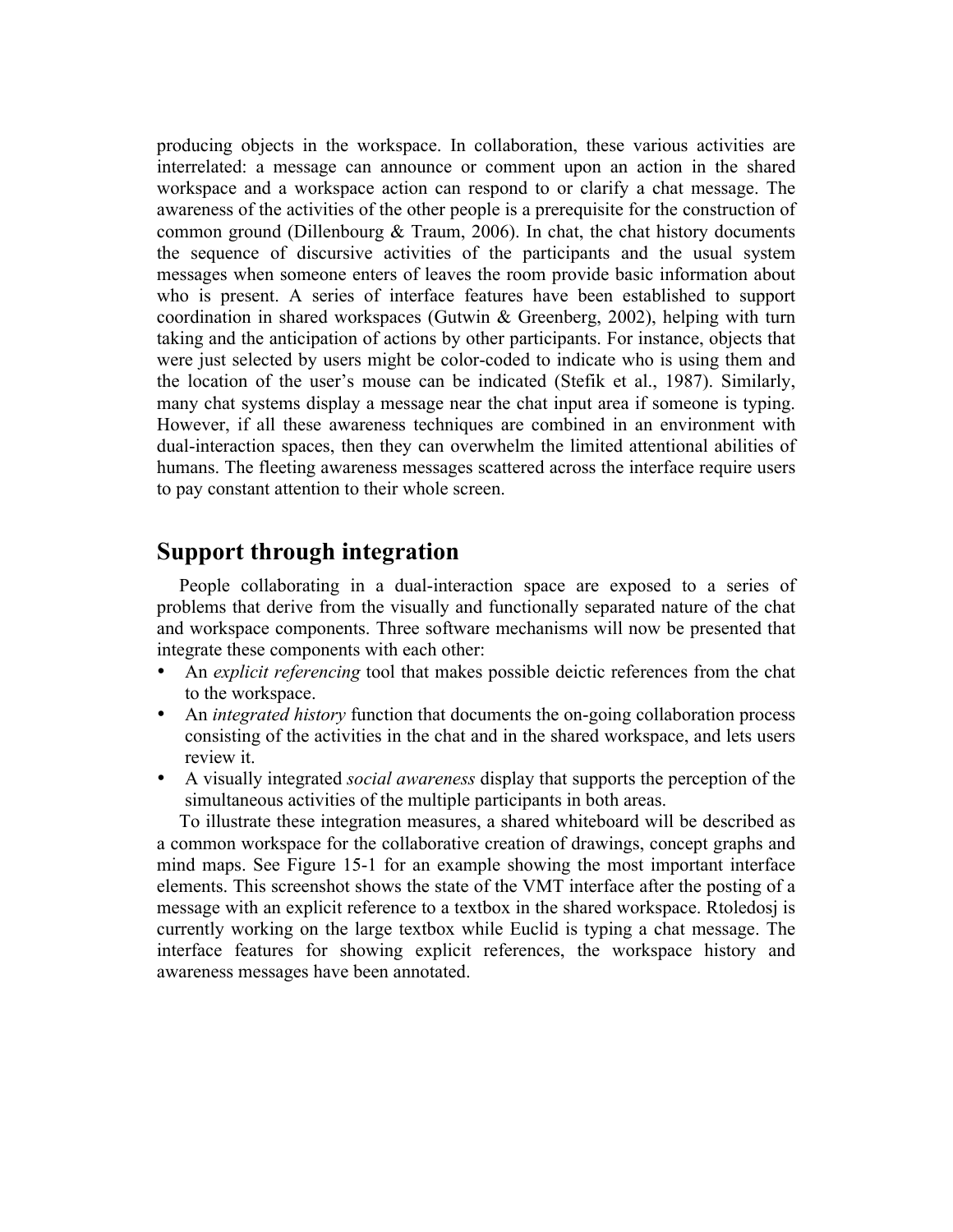

*Figure 15-1. Functionality in the VMT interface.*

### **Mechanism 1: Explicit References**

The concept of explicit references addresses the difficulty of deictic referencing in the textual medium of chat (Pfister & Mühlpfordt, 2002). Pointing gestures are frequently used in face-to-face conversation (Bekker, Olson & Olson, 1995), for instance to identify objects and to clarify relationships among objects. Similarly, *explicit references* in chat allow one to associate a chat contribution with objects in the shared workspace and with other chat messages using graphical connectors. A graphical reference to a chat message can point to the whole message, a single word or some portion of the message. A reference can also point to an object or a region in the workspace. In the simplest case, one might want to point to a particular object, but in other situations to just a specific part of the object or else to a spatial constellation of several objects. So a number of different forms of referencing must be supported.

For summary statements in the chat—e.g., "*These two arguments contradict each other*"—multiple references can be made to relevant messages and objects. Just as with gestural pointing, the effective meaning of a graphical reference is given only once both the gestural and verbal messages are given. Thus, a reference can be used to clarify a "response-to-that-message" relation as well as to indicate a "related-tothis-object" relation.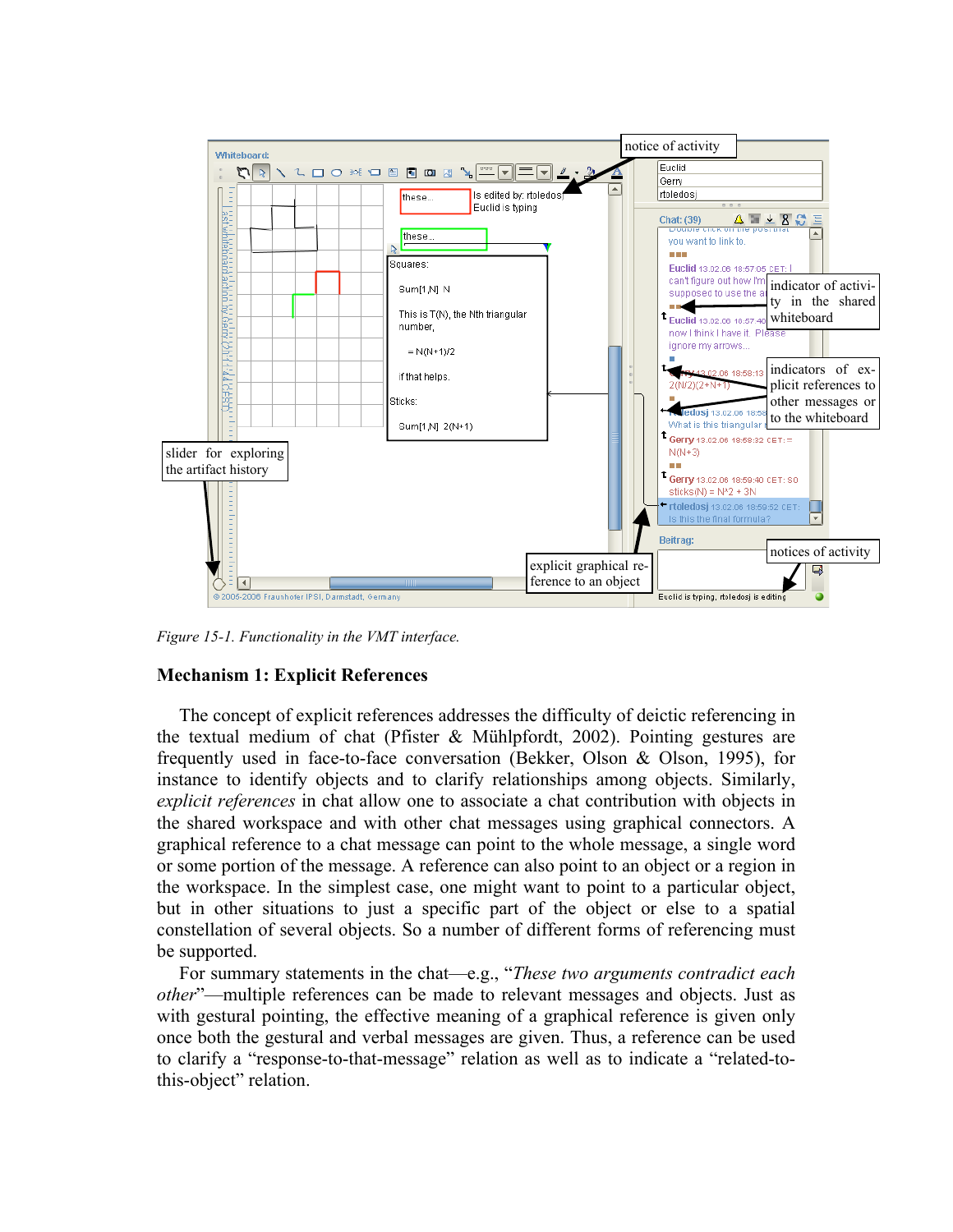The usability of an explicit referencing tool depends upon its effect on the mediadependent costs of production and reception (Clark & Brennan, 1991). In order to keep these costs low, appropriate interaction possibilities must be available for the easy production of references and for the visualization of references.

In order to maintain the chronological order of the chat history—rather than threading it—with the associated advantages for retroactive reflection, a reference is represented by a graphical arrow going from the referencing chat message to the referenced object or message. As soon as the referencing message is displayed, the accompanying reference arrow is also displayed, as illustrated in Figure 15-1.

### **Mechanism 2: Artifact history**

In collaboration in dual-interaction spaces, the actions in the shared workspace and the messages in the chat are but two facets of a single activity. While the chat displays a persistent history of the collaborative discourse, there is no corresponding history display for the workspace, let alone an integrated history for the whole collaboration. In technical terms, an *artifact history* of the objects in the workspace is a chronological collection of the various different versions or circumstances of the workspace resulting from the manipulations of the participants. In a shared whiteboard, every creation, movement and editing of an object changes the state of the workspace. The provision of an artifact history has two goals: to preserve the workspace context at various times and to represent its evolutionary process. The context of the workspace at the time when a chat message was being produced is important to know in order to interpret the message—particularly if the message explicitly references artifacts in the workspace. The artifact history permits the reconstruction of that context and encodes that context in the software representation of the reference. As needed, the historical context corresponding to a message of interest can be reconstructed and displayed. The other goal is to allow the normally fleeting artifact history to be replayed. The chronologically ordered developmental steps can be played back like the frames of a film, making possible reflection on the whole collaborative construction. Reflection in the group discussion is facilitated by the combination of being able to review the past developmental stages of the shared workspace and being able to point to a particular stage with an explicit reference.

#### **Mechanism 3: Integrated Activity Awareness**

The integration of *activity displays* has the goal of making it easier to be aware of the simultaneous activity of the other participants. Awareness of these activities is a prerequisite for constructing and maintaining a mutual understanding of the chat messages and the changes to the graphical artifacts—and therefore provides a necessary foundation for collaboration. In a chat environment, the chat history documents all the activities—both the individual messages and information about participant presence. This chronological documentation of activity suggests that it could serve as a representation of all activity within a dual-interaction space as well.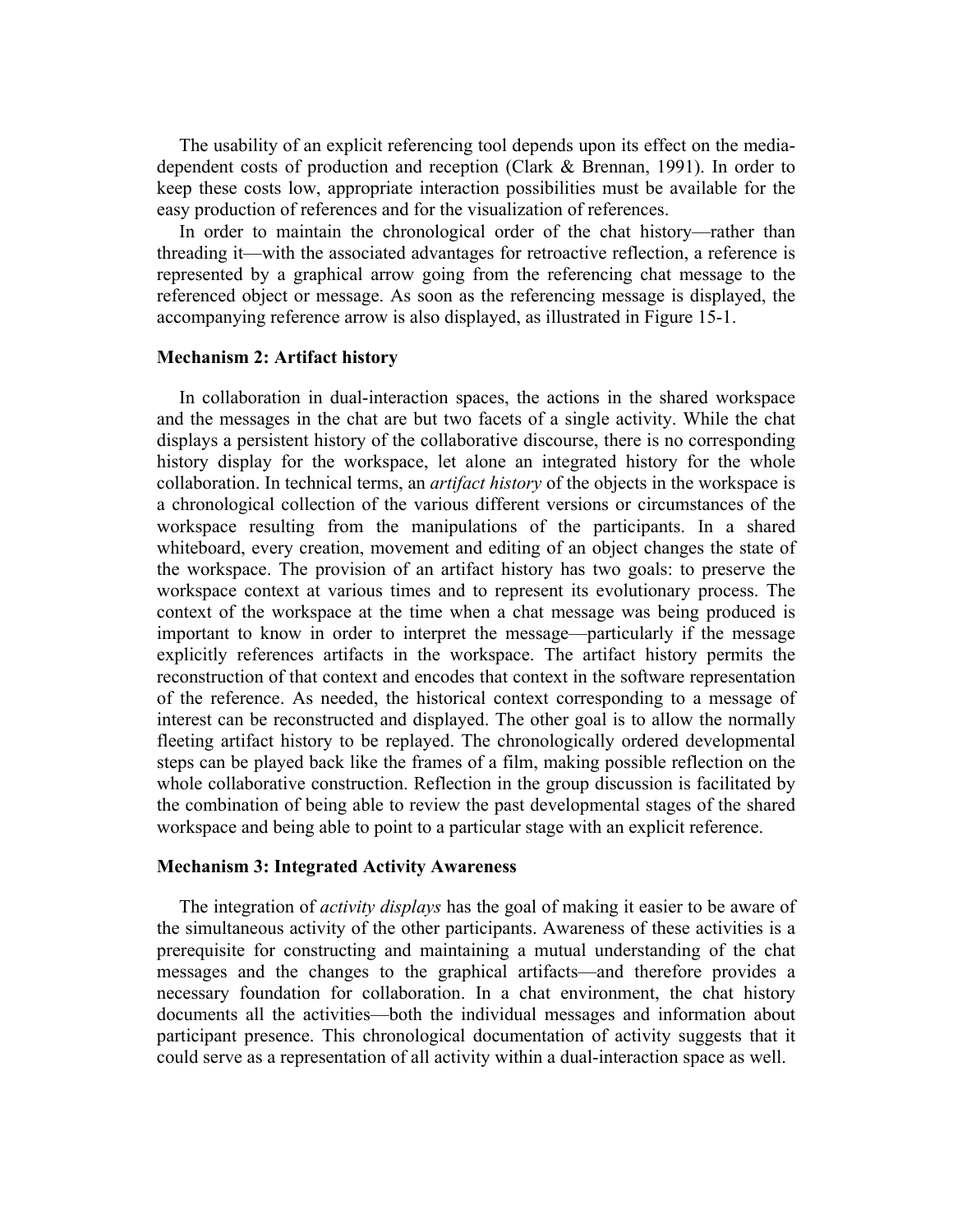With chat, the process of producing a message is not directly perceivable by the other participants. The extent to which a long lasting and cognitively strenuous activity in a shared workspace is observable for the other participants depends upon the nature of the workspace and the granularity of the operations that are displayed for everyone. For instance, the editing of a textbox annotation in the shared workspace may only become visible for the others when the edit is completed. Activity awareness notifications have been established to support the coordination of activities like joint editing, so someone knows not to try to edit an object that someone else is currently editing. In a dual-interaction space, however, it is necessary to visually integrate these notices that are associated with the locations of different individual activities. If one participant wants to post a chat message in response to a contribution from another (such as responding to an annotation in the shared workspace with: "*I would say that differently*"), then she might hold off doing this if she is informed that he has just begun to make a change in the workspace that might very well serve to clarify his original contribution. Conversely, if he is informed that she is typing a chat message, he may delay his change in anticipation of a new objection. Both cases of course presume that the information about the activities is perceived. This can be supported by displaying the awareness information at the appropriate location (see Figure 15-1).

### **Integrated Dual-interaction Spaces in Use**

The described integration measures are implemented in ConcertChat, an opensource dual-interaction system developed by the chapter authors and colleagues in Germany; it has been adopted and adapted in the VMT Project. A detailed case study of how deictic referencing was conducted in this context using the ConcertChat functionality in the dual-interaction space is presented in Chapter 17. Further studies of the use of ConcertChat's explicit referencing tool are reported by Mühlpfordt & Wessner (2005). These provide some evidence that the participants were able to employ effective communication strategies with the help of the explicit referencing.

For researchers, the persistence of all activities in a dual-interaction space provides the possibility of conducting fine-grained analyses of group interaction, as demonstrated in this volume. To support this, a Replayer version of ConcertChat has been developed that allows all the activities to be repeatedly reviewed, with the chat and workspace histories precisely coordinated. As mentioned in the introduction, the in-depth analysis of collaborative meaning making of groups learning together in the ConcertChat environment provided us insights in how the functionalities are used. The next three examples illustrate that.

The three examples are taken from the VMT Spring Fest 2006 (discussed in Chapters 7, 8, 10, 11 and 26). The collaborative context was set by organizing a contest: members of the most collaborative teams would win prizes. Students were recruited globally through teachers who were involved in other Math Forum activities. The teams in the excerpts consisted of students from Singapore (example 1) and from the US (examples 2 and 3), as well as a facilitator from the Math Forum,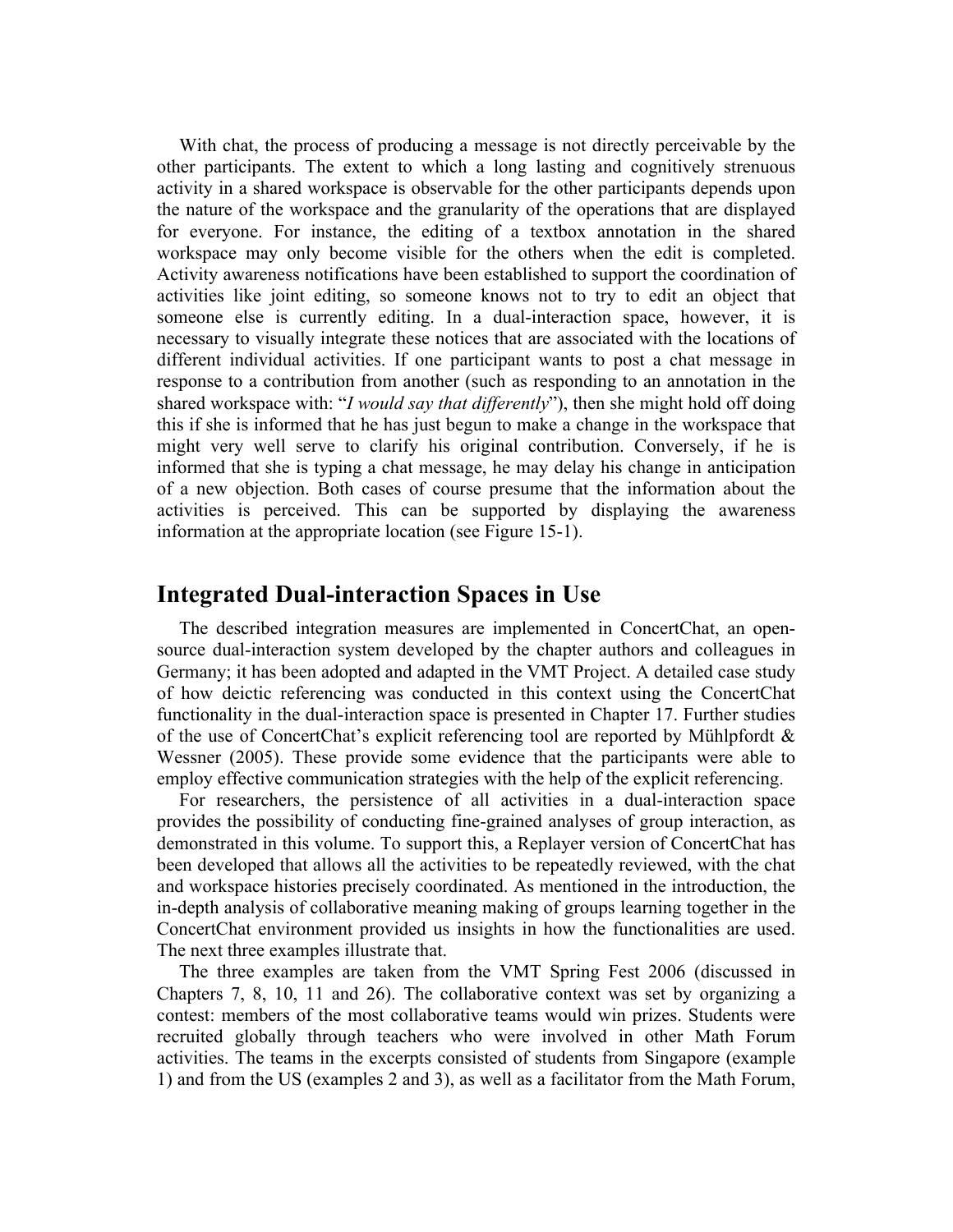who provided technical assistance. At the beginning of the first sessions the facilitators briefly explained the functionalities of the learning environment to the groups. Pedagogically, the topic for discussion was an open-ended exploration of geometric patterns. An initial pattern of squares formed from sticks was given. The students were to figure out the formulae for the number of squares and the number of sticks at stage N first, and then explore other patterns that they or other teams invented.

### **Example 1**

The first example illustrates how the referencing tool is established by the group to ease deictic references. Figure 15-2 shows a screen shot of a VMT session with four participants, Amanda, Clarice, Wang and Dshia. The chat is reproduced in Log 15-1.

*Log 15-1.*

|    | Wang                 | thank you                                      |
|----|----------------------|------------------------------------------------|
| 2  | Amanda2              | haha                                           |
| 3  | Wang                 | I think it is correct                          |
| 4  | Wang                 | so how many formulas have we come up with huh? |
| 5  | Amanda2              | 4?                                             |
| 6  | Clarice <sub>2</sub> | $\leq$                                         |
|    | Wang                 | ??                                             |
| 8  | Amanda2              | I think she meant look on the left at the box? |
| 9  | Clarice <sub>2</sub> | in the text box                                |
| 10 | Amanda2              | at that box                                    |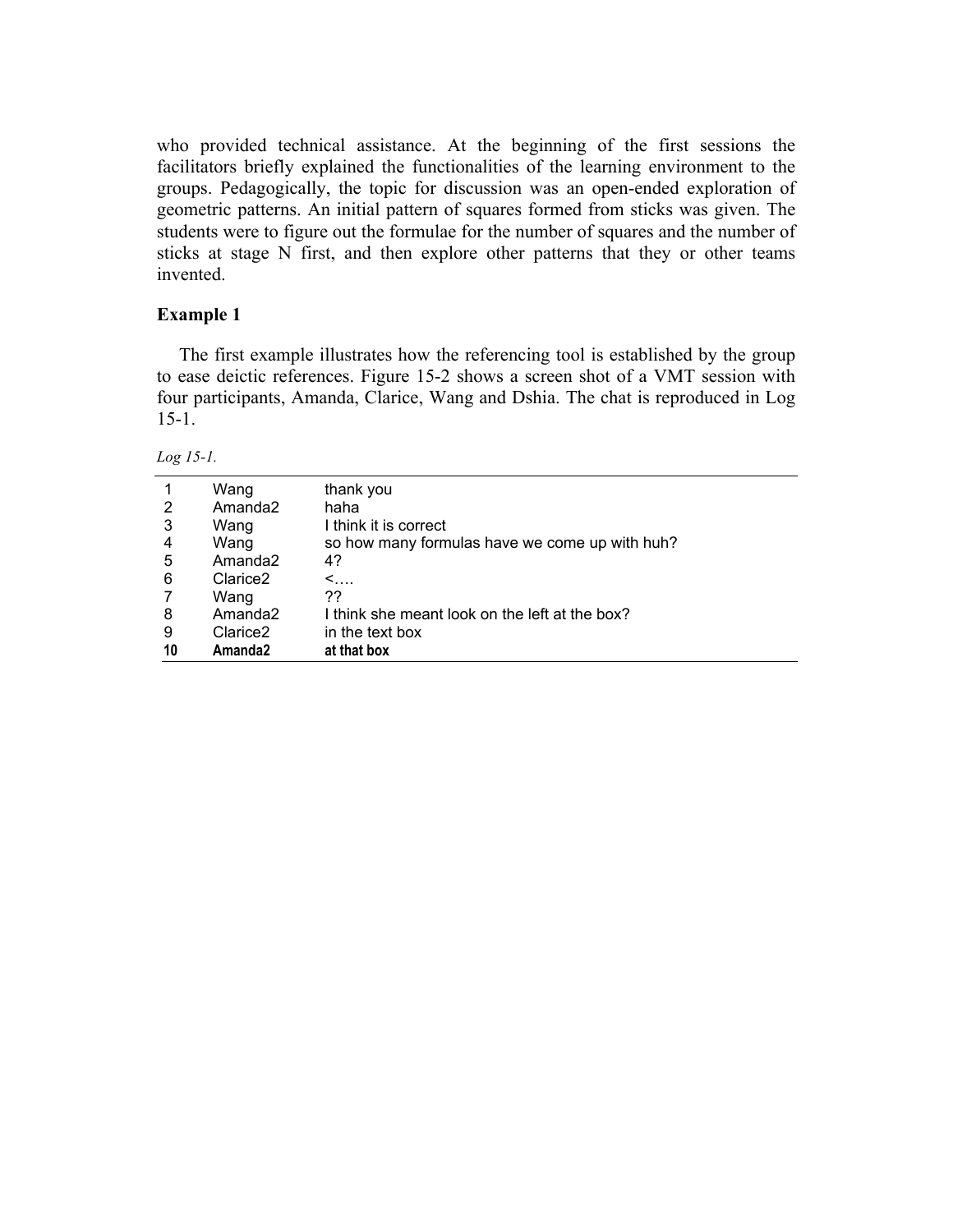

*Figure 15-2. Explicit referencing must be learned.*

In this interaction the group reflects on what aspects of the mathematical problem at hand they already solved. Wang asks "**so how many formulas have we come up with huh?**" and both Amanda and Clarice respond in the subsequent messages. Here the interesting response is the textual graphic from Clarice: "**<----**". With that she textually simulates an explicit reference. In contrast to other group members, Clarice has never used ConcertChat's graphical referencing tool before, so it might be that she does not know how to create a reference with it. Wang's reply with two question marks ("**??**") indicates a lack of understanding. Amanda, while providing an interpretation ("**I think she meant look on the left at the text box?**"), also closes the message with a question mark. With her subsequent message ("in the text box"), Clarice again tries to establish a reference to the textbox on the shared whiteboard. Amanda finally translates this into a posting with an explicit reference to the textbox with all the collected formulas.

### **Example 2**

While Clarice is a novice in using the referencing tool, Bwang—in the second example—uses it creatively to incorporate a formula written on the shared whiteboard into his explanation of a derived formula for the number of white squares in the rectangular pattern on the left (see Figure 15-3). In a first step he refers to an already found formula for the number of squares in one corner ("**we can use the equation from session 1**" and "**n(n+1)/2**"). Then in a second step he extends that to the number of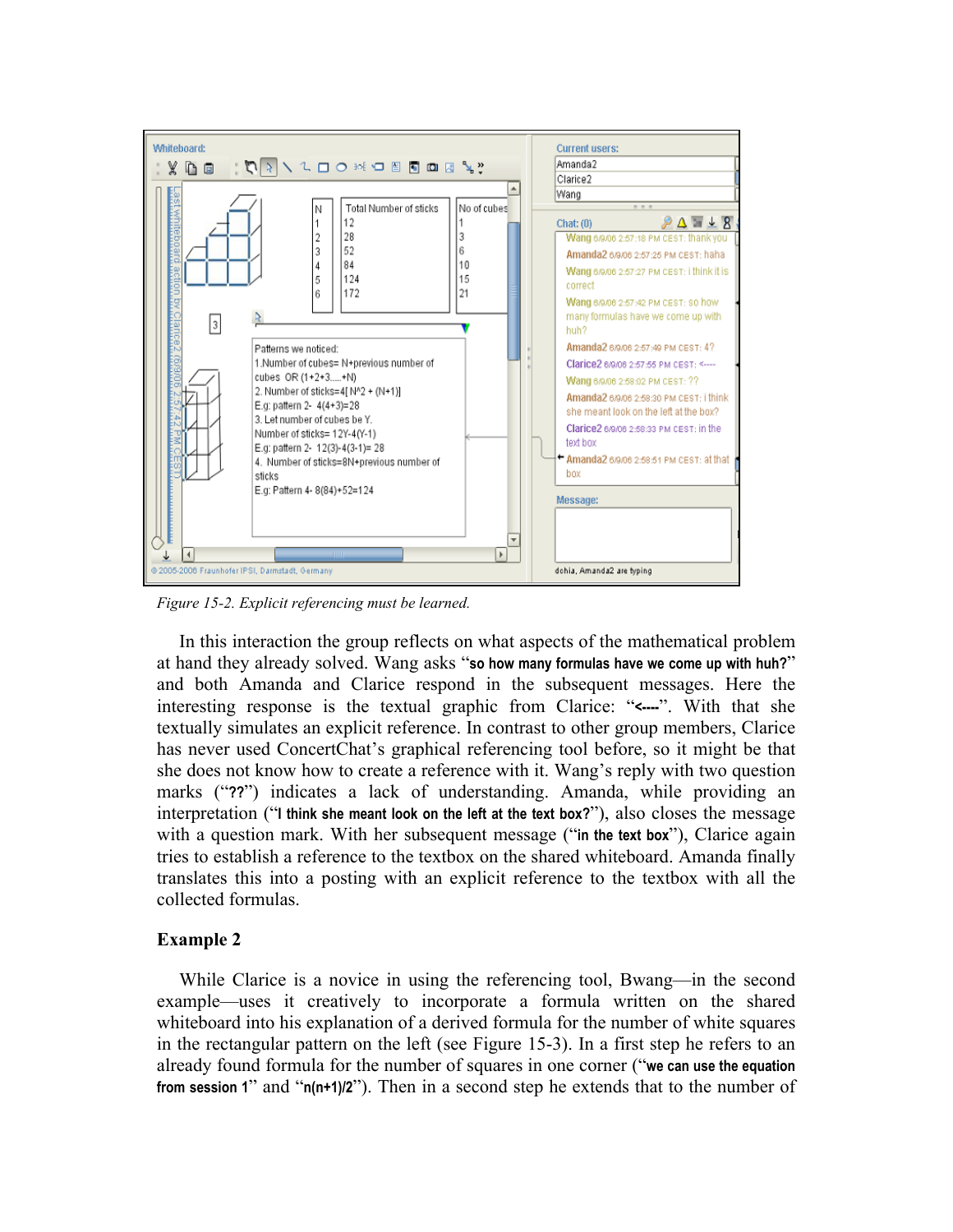squares in all four corners. This number must be subtracted from the number of all squares in the pattern. The group already found a formula for the latter number and documented that in a textbox on the whiteboard ("**big square: (2n-1)/2**"). Bwang's posting of the final formula is linked to that box. In this case, the referencing tool is used not merely for a deictic reference, but for incorporating an intermediate step in his formula derivation.



*Figure 15-3. Bwang uses an explicit reference.* 

### **Example 3**

The third example is from the same group of students (see Log 15-2 for the excerpt of the chat log) and shows that for the groups it is sometimes not trivial to choose the appropriate interaction space. In line 1516 Aznx invites the others to "**simplify their formula**" (he is actually referring to a formula published by another group) and after Bwang's request ("**how did you simplify it**," line 1525) he posts five chat messages describing the transformation of the formula. But his team members Quicksilver and Bwang seem not to understand that ("**im lost**," line 1533). Aznx now switches to the whiteboard ("I'll **do it on the board**," line 1536) and uses it for writing down the derivation. Figure 15-4 shows a screen shot of his final drawings. It also shows that Aznx's drawings (each drawing step is indicated by a small square in the chat history on the right side) are interwoven with chat postings, even from himself (line 1542). The interactions of the group are distributed over both interaction spaces, but highly interrelated. In line 1546 ("**whyd u multiply by the two**") we can see how the referencing tool is used by Quicksilver for establishing referential identity.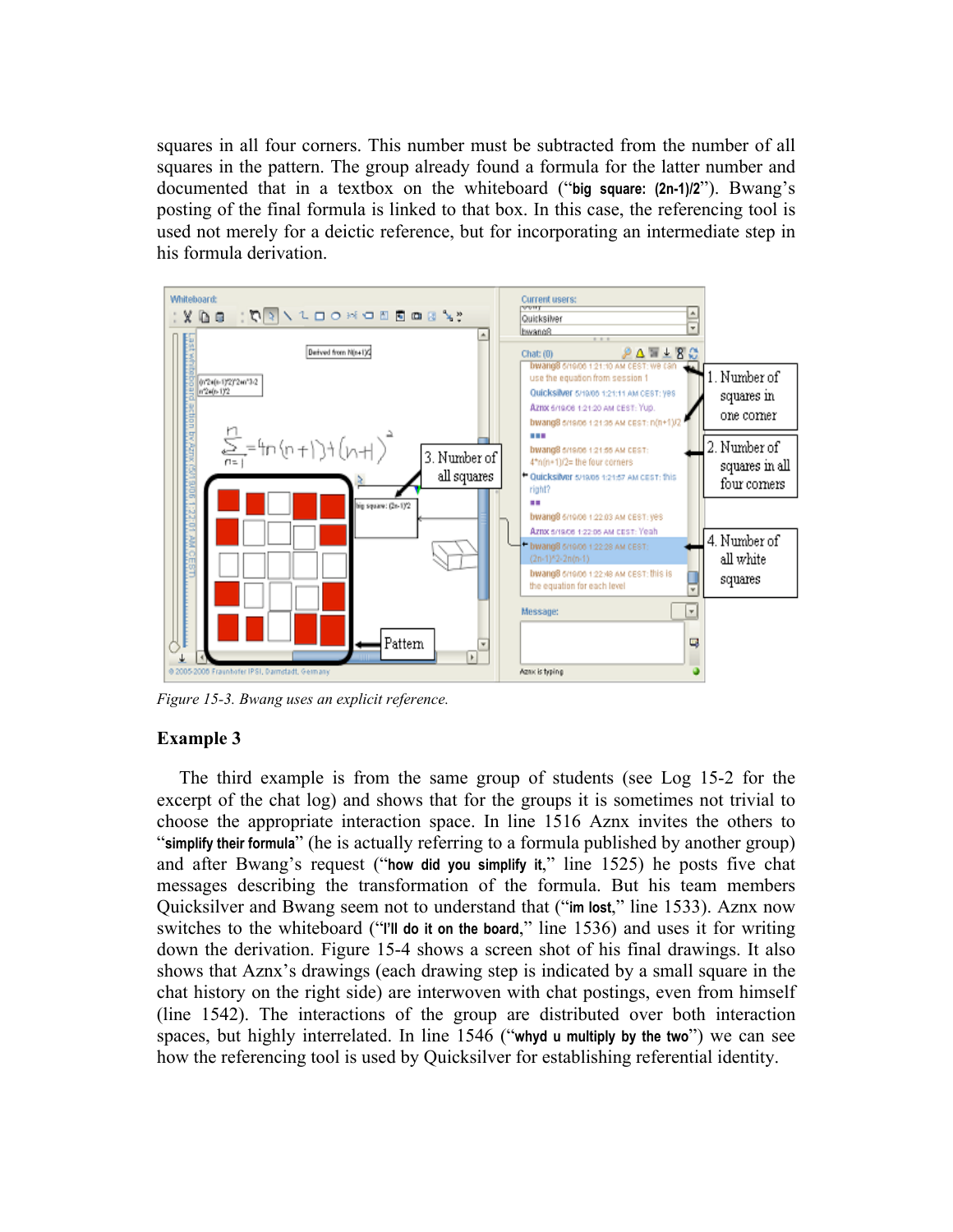| Log 15-2. |  |
|-----------|--|
|           |  |

| 1516                                                          | 07.43.36 | Aznx        | simplify their formula              |  |  |  |  |
|---------------------------------------------------------------|----------|-------------|-------------------------------------|--|--|--|--|
| 1517                                                          | 07.43.51 | Quicksilver | k                                   |  |  |  |  |
| 1518                                                          | 07.43.55 | bwang8      | what do you mean                    |  |  |  |  |
| 1519                                                          | 07.44.30 | Aznx        | 2(n^2+n^2-2n+1)+3n-2                |  |  |  |  |
| 1520                                                          | 07.44.34 | bwang8      | i don't see how you can simplify it |  |  |  |  |
| 1521                                                          | 07.44.35 | Aznx        | simply the formula                  |  |  |  |  |
| 1522                                                          | 07.44.40 | Aznx        | for the number of sticks            |  |  |  |  |
| 1523                                                          | 07.44.45 | Aznx        | so that simplifies to               |  |  |  |  |
| 1524                                                          | 07.45.45 | Aznx        | I stil get the same.                |  |  |  |  |
| 1525                                                          | 07.46.20 | bwang8      | how did you simplify it             |  |  |  |  |
| 1526                                                          | 07.46.27 | Aznx        | um                                  |  |  |  |  |
| 1527                                                          | 07.46.32 | Aznx        | square the n-1                      |  |  |  |  |
| 1528                                                          | 07.46.39 | <b>Aznx</b> | then multiply the whole thing by 2  |  |  |  |  |
| 1529                                                          | 07.46.47 | <b>Aznx</b> | then multiply the 3 and n           |  |  |  |  |
| 1530                                                          | 07.46.51 | Aznx        | and add it with that                |  |  |  |  |
| 1531                                                          | 07.46.57 | Aznx        | and subtract by 2                   |  |  |  |  |
| 1532                                                          | 07.47.14 | bwang8      | quicksliver                         |  |  |  |  |
| 1533                                                          | 07.47.19 | Quicksilver | im lost                             |  |  |  |  |
| 1534                                                          | 07.47.23 | bwang8      | did you get the same answer         |  |  |  |  |
| 1535                                                          | 07.47.30 | Quicksilver | no                                  |  |  |  |  |
| 1536                                                          | 07.47.39 | Aznx        | i'll do it on the board             |  |  |  |  |
| <aznx drawing="" on="" starts="" the="" whiteboard=""></aznx> |          |             |                                     |  |  |  |  |
| 1537                                                          | 07.47.44 | Quicksilver | veah                                |  |  |  |  |
| 1538                                                          | 07.47.53 | Quicksilver | i got something totally difrent     |  |  |  |  |
| 1539                                                          | 07.48.36 | bwang8      | so far i got \$4*n^2+3*n\$          |  |  |  |  |
| 1540                                                          | 07.48.55 | Quicksilver | indranil rite in the box            |  |  |  |  |
| 1541                                                          | 07.49.17 | bwang8      | i mean 4n^2-n                       |  |  |  |  |
| 1542                                                          | 07.49.26 | Aznx        | <b>EXactly</b>                      |  |  |  |  |
| 1543                                                          | 07.49.40 | Quicksilver | yea that waht azn x got eralier     |  |  |  |  |
| 1544                                                          | 07.50.00 | bwang8      | holy                                |  |  |  |  |
| 1545                                                          | 07.50.03 | bwang8      | moley                               |  |  |  |  |
| 1546                                                          | 07.50.05 | Quicksilver | whyd u multiply by the two          |  |  |  |  |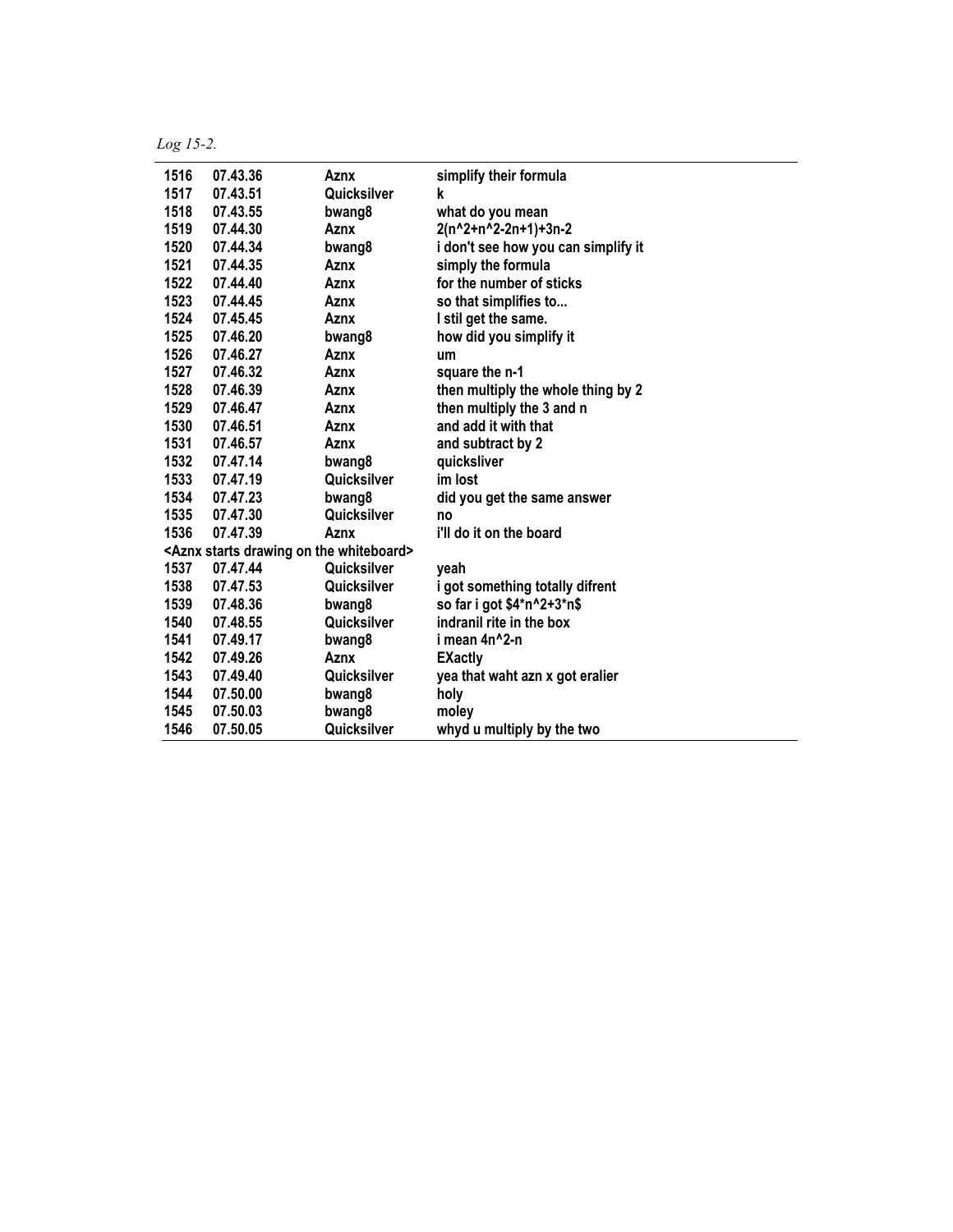

*Figure 15-4. Screen shot after message 1546.*

## **Conclusions and Future Work**

The design of dual-interaction spaces for synchronous collaborative learning has to take into account the dynamic, tightly coupled and interwoven nature of the activities that are scattered across both media: the chat and the shared workspace. This demands (a) support for deictic referencing, (b) access to an integrated history and (c) integrated activity awareness. We exemplified the advantages offered by such integration measures.

Software developers like to think in modules, but when combining a shared workspace with a chat into one collaboration environment we have to think holistically about using the workspace in the context of a chat conversation and chatting in the context of working together in the workspace.

The experiences with ConcertChat to date suggest a series of further research questions:

- The storing of explicit references and the integrated representation of all activities make available additional structural and temporal information about the collaborative artifacts in the two interaction spaces. To what extent is it possible to use this information to construct a retrospective indexing, documentation or summarization of the collaboration that would facilitate future reflection or recall by the participants—for instance, when they return to the room for a subsequent session?
- An essential difference between a chat window and a shared whiteboard is the persistence of the artifacts. While a textbox in a shared whiteboard remains visible indefinitely (unless it is edited or deleted by a participant), the same is not true for chat contributions; they scroll out of sight with the appearance of the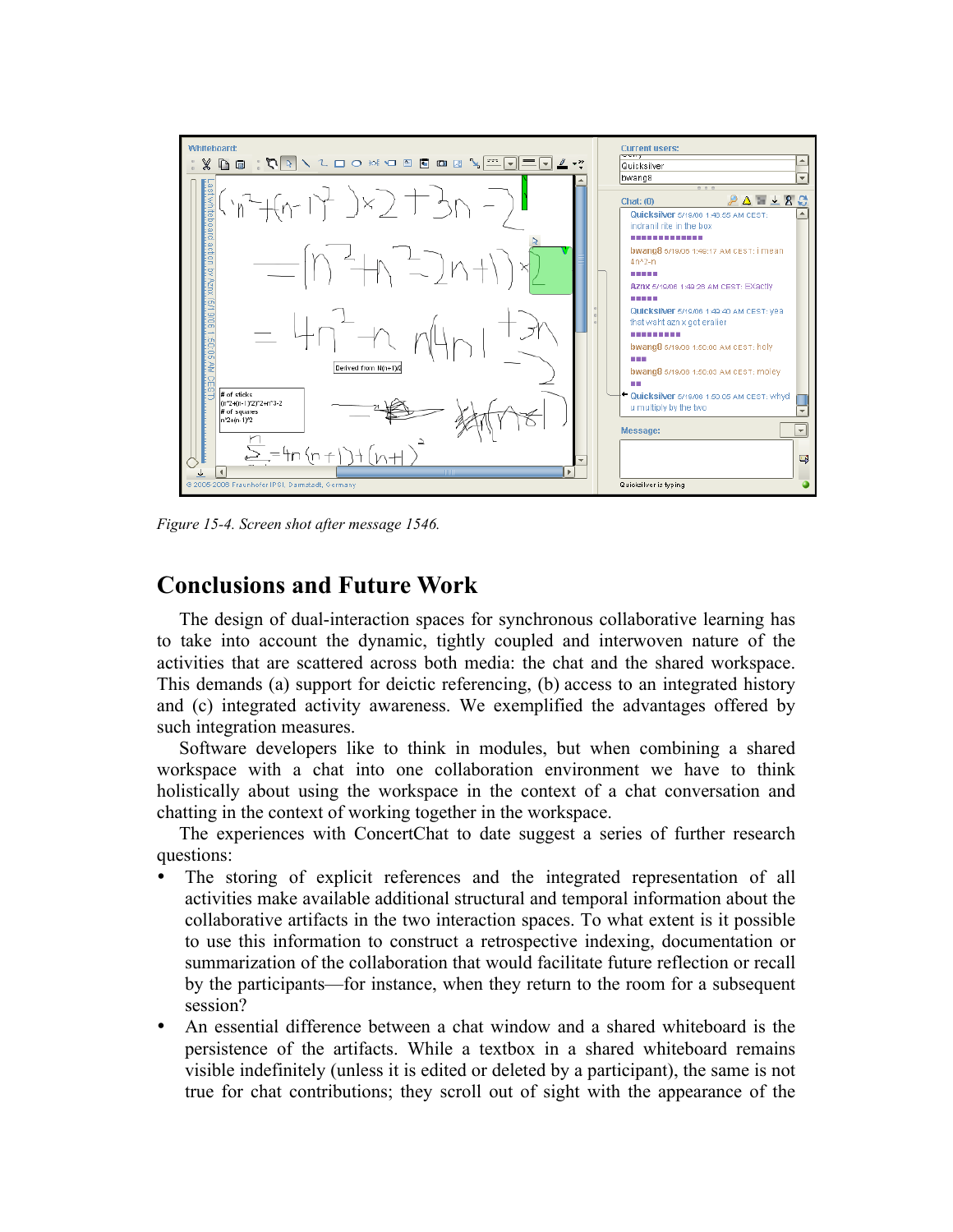following discourse. Interesting questions arise when the additional possibility of audio communication offers a non-persistent medium. Can this supplementary mode of communication be substituted for chat to the advantage of the participants or will it be used as a secondary addition? What different communication strategies would result?

• How can the concepts of explicit referencing, integrated activity awareness and artifact history be applied to multiple interaction spaces, in which the collaboration environment provides even more than two primary workspaces?

# **References**

- Barnard, P., May, J., & Salber, D. (1996). Deixis and points of view in media spaces: An empirical gesture. *Behaviour and Information Technology, 15*(1), 37–50.
- Bekker, M. M., Olson, J. S., & Olson, G. M. (1995). *Analysis of gestures in face-to-face design teams provides guidance for how to use groupware in design.* Paper presented at the *conference on Designing Interactive Systems (DIS '95)*. Proceedings pp. 157–166: ACM.
- Clark, H., & Brennan, S. (1991). Grounding in communication. In L. Resnick, J. Levine & S. Teasley (Eds.), *Perspectives on socially-shared cognition* (pp. 127-149). Washington, DC: APA.
- Clark, H. H., & Wilkes-Gibbs, D. (1986). Referring as a collaborative process. *Cognition & Instruction, 22*, 1–39.
- Dillenbourg, P. (2005). Dual-interaction spaces. In T. Koschmann, D. D. Suthers & T.-W. Chan (Eds.), *Computer-supported collaborative learning 2005: The next ten years! (Proceedings of CSCL 2005)*. Taipei, Taiwan: Mahwah, NJ: Lawrence Erlbaum Associates.
- Dillenbourg, P., & Traum, D. (2006). Sharing solutions: Persistence and grounding in multimodal collaborative problem solving. *Journal of the Learning Sciences, 15*(1), 121- 151.
- Dimitracopoulou, A. (2005). *Designing collaborative learning systems: Current trends & future research agenda.* Paper presented at the *Computer Supported Collaborative Learning 2005. The Next 10 Years!* (CSCL 2005): Lawrence Erlbaum Associates.
- Erickson, T. (1999). Persistent conversation: An introduction. *Journal of Computer-Mediated Communication, 4*(4).
- Fuks, H., Pimentel, M., & Lucena, C. J. P. (2006). R-U-Typing-2-Me? Evolving a chat tool to increase understanding in learning activities. *International Journal of Computer-Supported Collaborative Learning (ijCSCL), 1*(1), 117-142. Retrieved from http://ijcscl.org/\_preprints/volume1\_issue1/fuks\_pimentel\_lucena.pdf.
- Garcia, A., & Jacobs, J. B. (1999). The eyes of the beholder: Understanding the turn-taking system in quasi-synchronous computer-mediated communication. *Research on Language and Social Interaction, 34*(4), 337-367.
- Gutwin, C., & Greenberg, S. (2002). A descriptive framework of workspace awareness for real-time groupware. *Computer Supported Cooperative Work (CSCW), 11*(3-4), 411–446.
- Herring, S. (1999). Interactional coherence in cmc. *Journal of Computer Mediated Communication, 4*(4). Retrieved from http://jcmc.indiana.edu/vol4/issue4/herring.html.
- Jermann, P. (2004). *Computer support for interaction regulation in collaborative problemsolving.* Unpublished Dissertation, Ph.D., University of Geneva, Geneva, Switzerland.